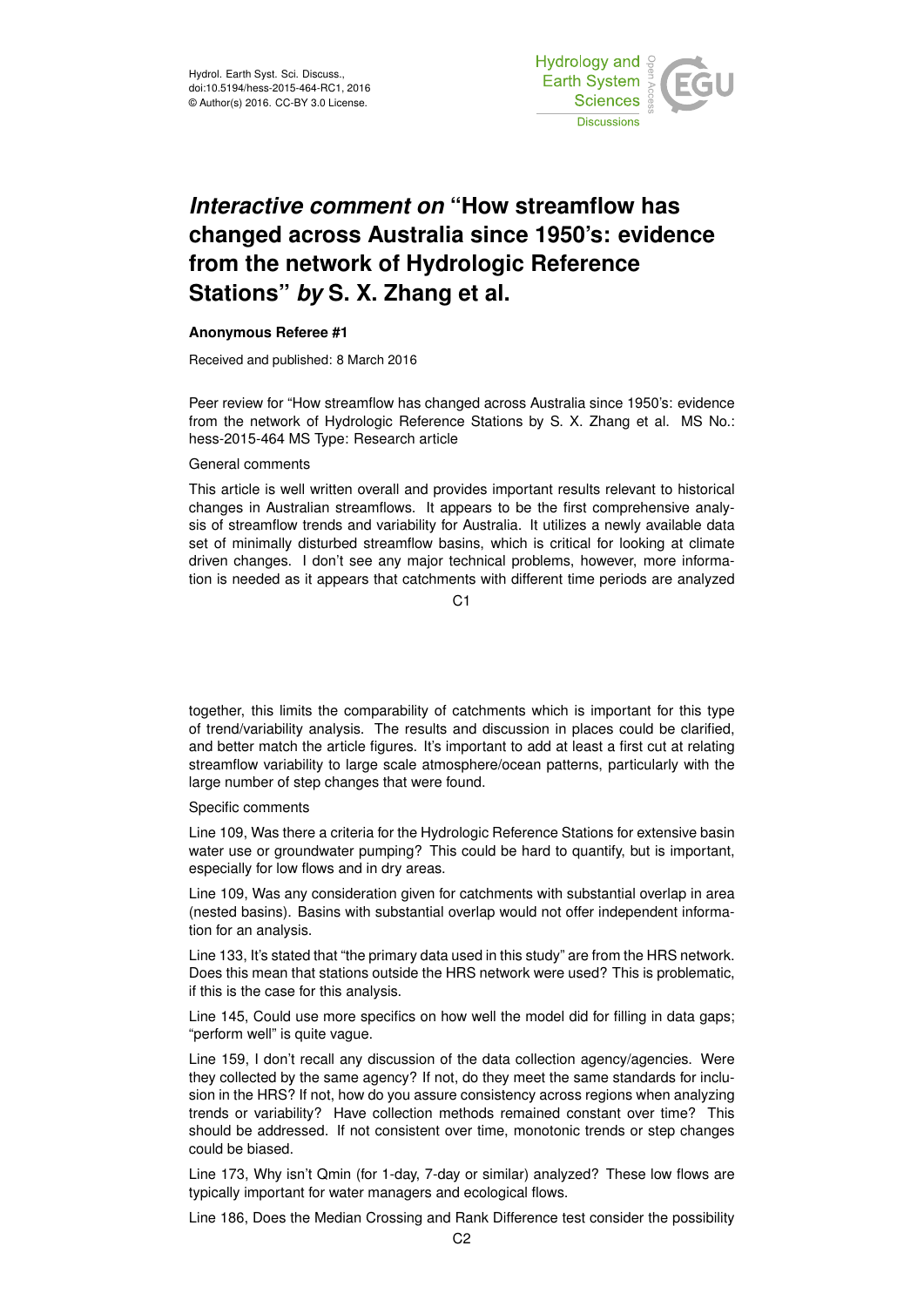of long-term persistence? If not, an important type of autocorrelation is being ignored.

Line 192, it doesn't appear that consistent periods of record were used for the various trend/step change tests in the article. This limits the comparability of results between catchments. Please provide more information. Authors should consider doing tests for selected periods and only including sites with mostly complete data for those periods. Multiple periods could be used, such as a 30 year period up to the present and a 50 year period up to the present. I don't recall a mention of what the last water year in this analysis is. This is important.

Line 194, Why not use the non-parametric Sen slope instead of least squares regression. Regression is sensitive to non-normality and outliers. Skewed distributions and outliers were noted previously in the article.

Line 251, The first sentence that summarizes trends seems inconsistent with the second sentence. Please reword.

Line 261, I think of trends as being one type of non-stationarity.

Line 261, Not clear what this paragraph is getting at, suggest expanding or contracting it.

Line 267, Need quick summary of trend methods.

Line 271, Suggest rewording, this statement seems incorrect. All stations showing significant trends are in the south (depending on how you define south) and all increasing trends are in the north.

Line 274. Why not test the importance of the last decade on trends? This could be done by repeating analyses but removing the last decade. This would be easy or hard, depending on how automated the trend testing is.

Line 275, Need Murray-Darling labeled on the figures and also the major regions of Australia (boundaries already in place for the major regions) for readers not from Aus-

 $C<sub>3</sub>$ 

### tralia.

Line 280, Did you do trends in baseflow or baseflow index? The former is described in the methods and the latter is labeled in Table 2. The interpretation of these is obviously different.

Line 302, Why aren't the numerous step change decreases from the 1970s in southeastern Australia (Figure 6) mentioned?

Line 306, Rainfall changes, whether they are monotonic trends or step changes would force streamflow changes. Please clarify.

Line 307, Please state what percentage of sites in different regions had significant Mann-Kendall trends, step changes, or both, and comment on whether, for the latter, this implies that Mann-Kendall significant trends were due to step changes.

Line 329, Why mention only winter trends for southern Australia, all seasons seem to have significant downward trends, with autumn having fewer than the others. Please clarify.

Line 358, Specify what parts of Australia these are here for non-Australians (to avoid people having to look for this earlier in the article).

Line 361, Rainfall deficiency "observed all over the continent" is not consistent with streamflow increases in the north.

Line 362, The accuracy of the statement on drought conditions depends on what type of drought you're referring to (meteorological, hydrological, soil moisture, etc.). This statement isn't correct if it refers to rainfall deficiencies, as those drive streamflow (not the reverse).

Line 368, need reference after "decade."

Line 370. It would be very useful, in helping to interpret trends (especially with the large number of step changes) to look at the relation between streamflow statistics